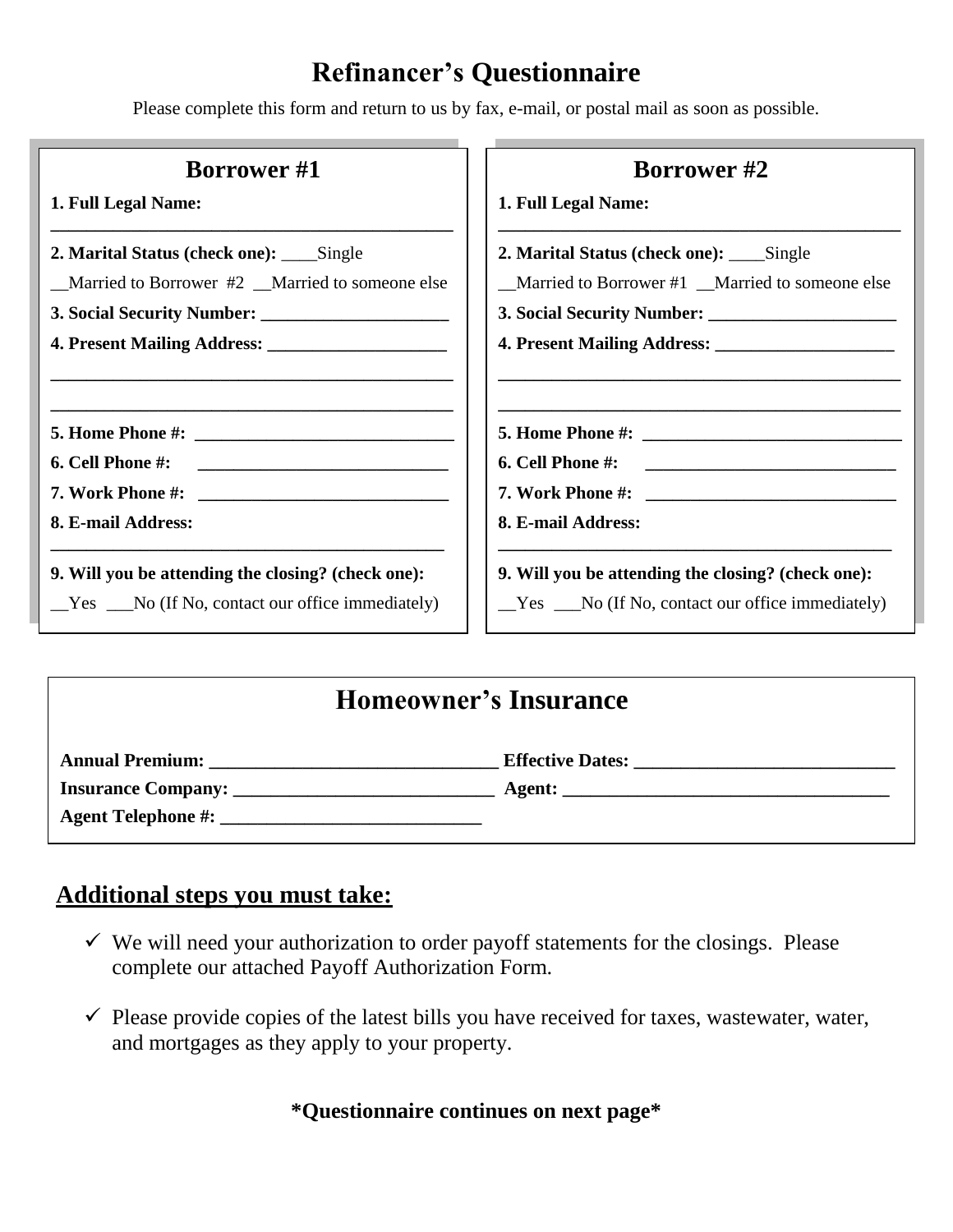| <b>Property Information</b><br>2. Are the real estate taxes paid to date? (check one): |                                                                                                                                                                                                                               |  |  |
|----------------------------------------------------------------------------------------|-------------------------------------------------------------------------------------------------------------------------------------------------------------------------------------------------------------------------------|--|--|
|                                                                                        |                                                                                                                                                                                                                               |  |  |
| 3. Please provide all current mortgage information related to this property.           |                                                                                                                                                                                                                               |  |  |
| Mortgage #1                                                                            |                                                                                                                                                                                                                               |  |  |
|                                                                                        |                                                                                                                                                                                                                               |  |  |
|                                                                                        |                                                                                                                                                                                                                               |  |  |
| Mortgage #2                                                                            |                                                                                                                                                                                                                               |  |  |
|                                                                                        |                                                                                                                                                                                                                               |  |  |
|                                                                                        |                                                                                                                                                                                                                               |  |  |
| Mortgage #3                                                                            |                                                                                                                                                                                                                               |  |  |
|                                                                                        | Lender's Name: 2008 and 2008 and 2008 and 2008 and 2008 and 2008 and 2008 and 2008 and 2008 and 2008 and 2008 and 2008 and 2008 and 2008 and 2008 and 2008 and 2008 and 2008 and 2008 and 2008 and 2008 and 2008 and 2008 and |  |  |
|                                                                                        |                                                                                                                                                                                                                               |  |  |
|                                                                                        | *If you have more than three mortgages on the property, please attach the information requested above on                                                                                                                      |  |  |

## **\*Please take notice of these special situations:\***

#### **\*For Condominium Refinances:**

If the property is a condominium, the lender will require you to obtain a copy of the certificate of insurance from the association. Also, it is your responsibility to order and provide us with the 6-D Certificate, which states the status of the condominium payments through the month of the date of closing.

#### Condominium Management Company: **Letter Accelerate and Accelerate Accelerate Company:**

**Telephone #: \_\_\_\_\_\_\_\_\_\_\_\_\_\_\_\_\_\_\_\_\_\_\_\_\_\_\_ Monthly Payment: \_\_\_\_\_\_\_\_\_\_\_\_\_\_\_\_\_\_\_\_\_\_\_\_\_\_\_\_**

### **\*For Property in a Trust:**

If the property is in a trust and the lender has approved the title to remain in a trust for the closing, please forward a copy of the trust for our review. We will need to prepare a Trustee Certificate at an additional fee.

#### **\*For Deed Changes:**

If you are changing names on your deed at closing, and the lender has approved, we will need to prepare a deed at an additional fee.

### **When you have finished this questionnaire, please:**

- Fax to  $(603)$  595-9899, or
- Scan and e-mail to [bestratestitle@gmail.com,](mailto:bestratestitle@gmail.com) or
- Mail to:

Best Rates Title Company of NH, LLC 374 Main Street Nashua, NH 03060



If you have questions, please call us at: (603) 595-8867